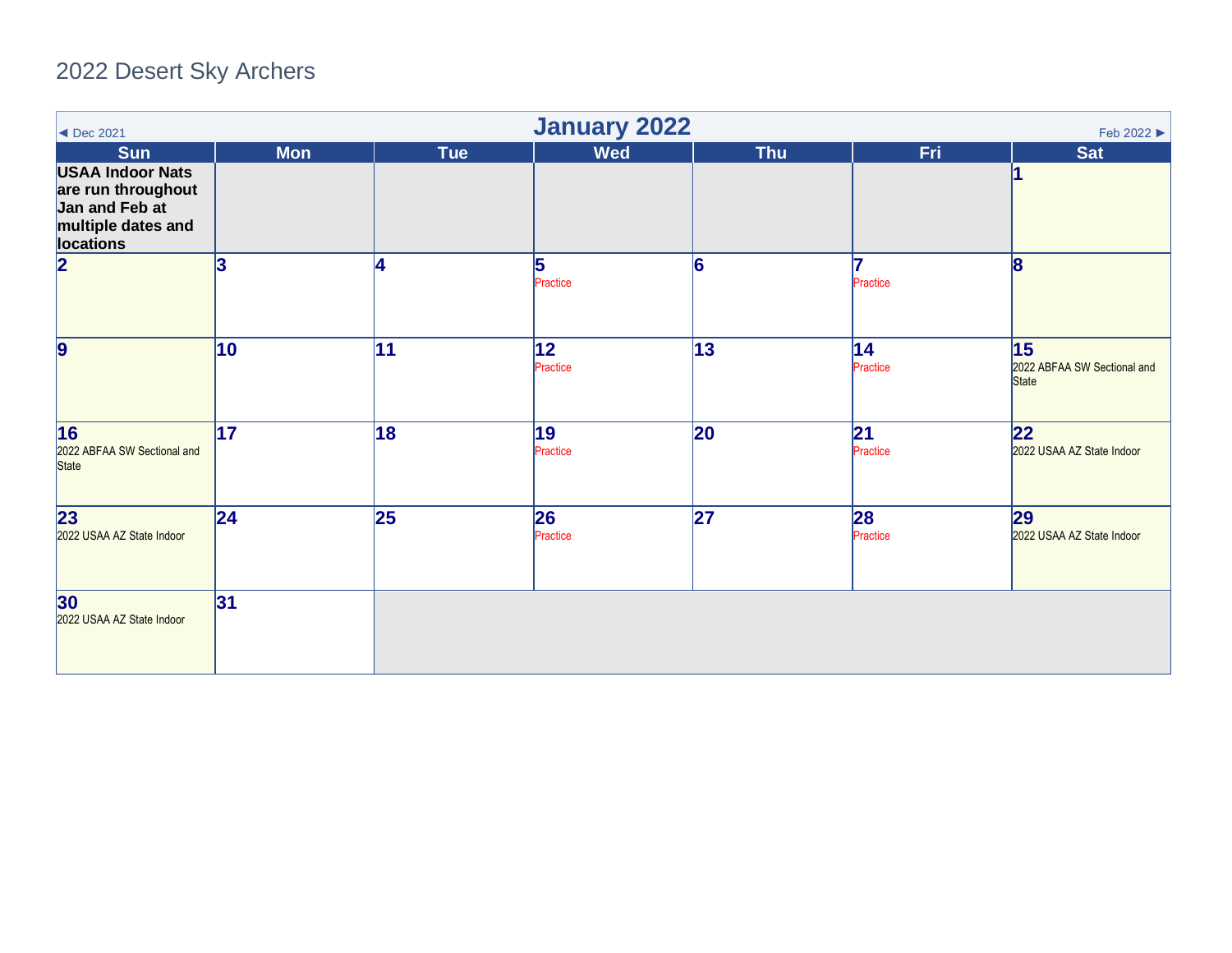<span id="page-1-0"></span>

| $\triangleleft$ Jan 2022                                                                           | <b>February 2022</b><br>Mar 2022 |                 |                         |                          |                  |                                |  |  |  |
|----------------------------------------------------------------------------------------------------|----------------------------------|-----------------|-------------------------|--------------------------|------------------|--------------------------------|--|--|--|
| <b>Sun</b>                                                                                         | <b>Mon</b>                       | <b>Tue</b>      | <b>Wed</b>              | <b>Thu</b>               | <b>Fri</b>       | Sat                            |  |  |  |
| <b>USAA Indoor Nats</b><br>are run throughout<br>Jan and Feb at<br>multiple dates and<br>locations |                                  |                 | 2<br>Vegas Shoot        | 3<br>Vegas Shoot         | 4<br>Vegas Shoot | 5<br>Vegas Shoot               |  |  |  |
| $\overline{\mathbf{6}}$<br>Vegas Shoot                                                             | 17                               | 8               | 9<br>Bldg not available | $ 10\rangle$<br>Practice | 11<br>Practice   | 12                             |  |  |  |
| $\overline{13}$                                                                                    | $\overline{14}$                  | $\overline{15}$ | 16<br>Practice          | $\overline{17}$          | 18<br>Practice   | 19<br>2022 ABFAA 5 Spot Indoor |  |  |  |
| 20<br>2022 ABFAA 5 Spot Indoor                                                                     | 21                               | 22              | 23<br>Practice          | 24                       | 25<br>Practice   | 26<br>2022 USAA AZJOAD Indoor  |  |  |  |
| 27<br>2022 USAA AZJOAD Indoor                                                                      | 28                               |                 |                         |                          |                  |                                |  |  |  |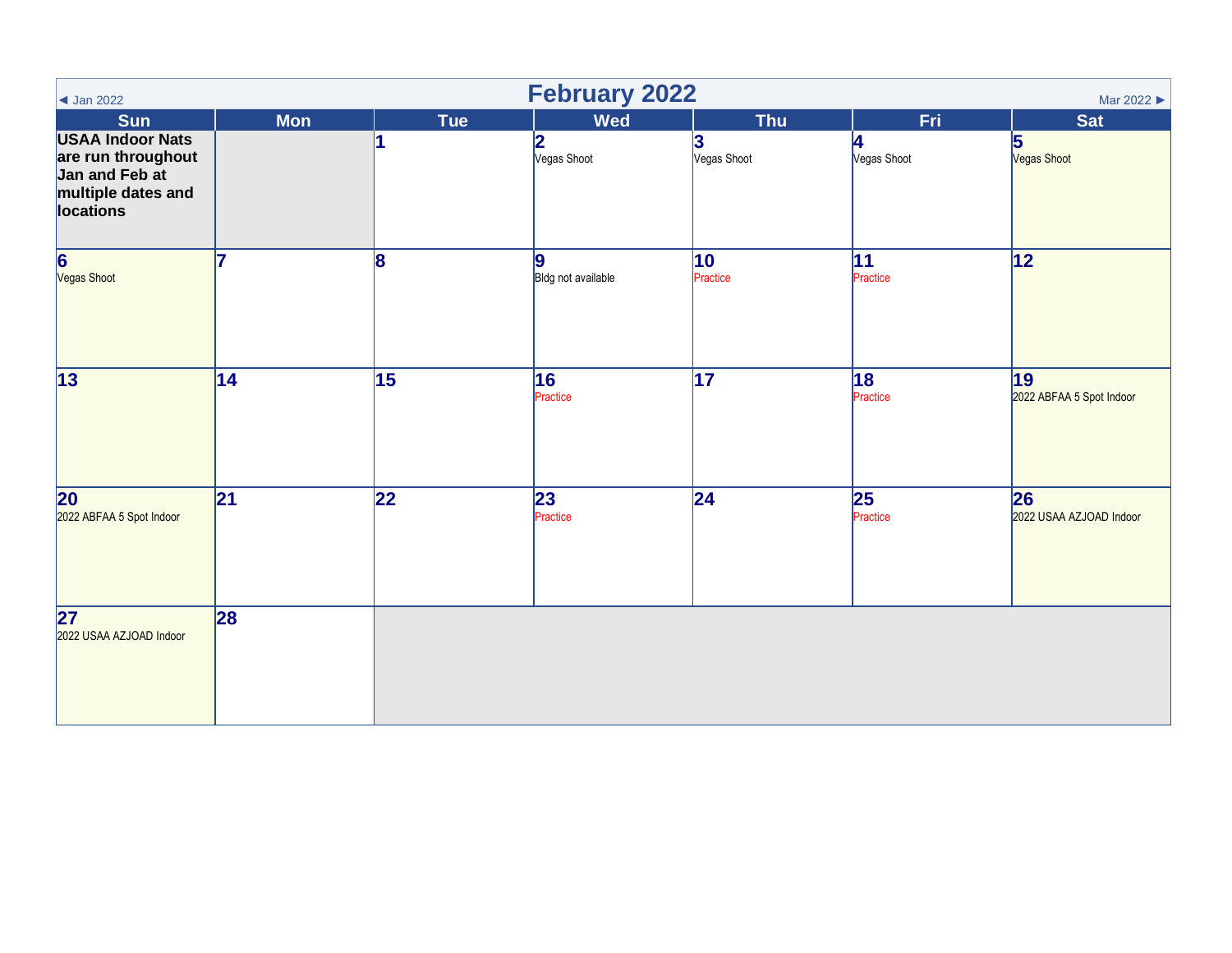<span id="page-2-0"></span>

| <b>March 2022</b><br>Apr 2022<br>$\blacktriangleleft$ Feb 2022 |                                |                               |                               |                               |                                                        |                                                        |  |  |
|----------------------------------------------------------------|--------------------------------|-------------------------------|-------------------------------|-------------------------------|--------------------------------------------------------|--------------------------------------------------------|--|--|
| <b>Sun</b>                                                     | <b>Mon</b>                     | <b>Tue</b>                    | <b>Wed</b>                    | <b>Thu</b>                    | <b>Fri</b>                                             | <b>Sat</b>                                             |  |  |
|                                                                |                                |                               | 2<br>Practice                 | 3                             | 4<br>Practice                                          | $\overline{5}$                                         |  |  |
| $\overline{6}$                                                 | 7                              | 8                             | 9<br>Practice                 | 10                            | 11 <br>Bldg in use no practice                         | 12 <br>Bldg in use no practice                         |  |  |
| 13 <br>Bldg in use no practice                                 | 14 <br>Bldg in use no practice | 15<br>Bldg in use no practice | 16<br>Bldg in use no practice | 17<br>Bldg in use no practice | 18<br>Bldg in use no practice<br>2022 NFAA Indoor Nats | 19<br>Bldg in use no practice<br>2022 NFAA Indoor Nats |  |  |
| 20<br>Bldg in use no practice<br>2022 NFAA Indoor Nats         | 21<br>Shamrock Slam            | 22<br>Shamrock Slam           | 23<br>Shamrock Slam           | 24 <br>Shamrock Slam          | 25<br>Shamrock Slam                                    | 26<br>Shamrock Slam                                    |  |  |
| 27                                                             | 28                             | 29                            | 30<br>Practice                | 31<br>Arizona Cup             |                                                        |                                                        |  |  |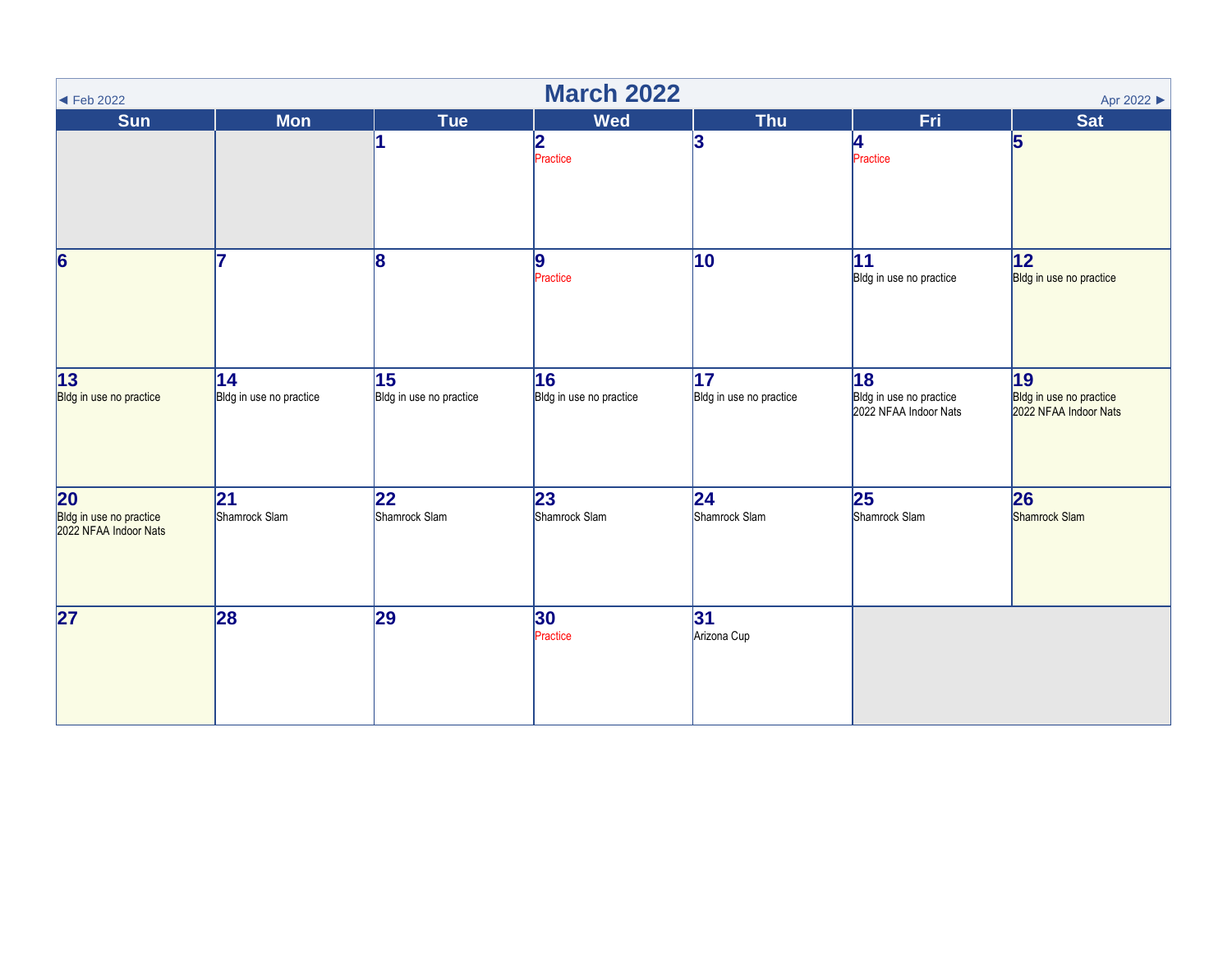<span id="page-3-0"></span>

| $\blacktriangleleft$ Mar 2022                | <b>April 2022</b><br>May 2022 |            |                |                 |                               |                                                           |  |  |  |
|----------------------------------------------|-------------------------------|------------|----------------|-----------------|-------------------------------|-----------------------------------------------------------|--|--|--|
| <b>Sun</b>                                   | <b>Mon</b>                    | <b>Tue</b> | <b>Wed</b>     | <b>Thu</b>      | Fri                           | <b>Sat</b>                                                |  |  |  |
|                                              |                               |            |                |                 | Arizona Cup<br>Barebow Clinic | 2<br>Arizona Cup                                          |  |  |  |
| 3<br>Arizona Cup                             | 14                            | 5          | 6<br>Practice  | 7               | $\vert$ 8<br>Practice         | $\boldsymbol{9}$<br>Ben Avery Clinic<br>2022 NFAA 3d Open |  |  |  |
| $\overline{10}$<br>2022 NFAA 3d Open         | 11                            | 12         | 13<br>Practice | 14              | 15<br>Practice                | 16                                                        |  |  |  |
| $\overline{17}$                              | 18                            | 19         | 20<br>Practice | $\overline{21}$ | 22 <br>Practice               | 23<br>2022 USAA AZ JOAD Outdoor                           |  |  |  |
| $\overline{24}$<br>2022 USAA AZ JOAD Outdoor | 25                            | 26         | 27<br>Practice | 28              | 29<br>Practice                | 30                                                        |  |  |  |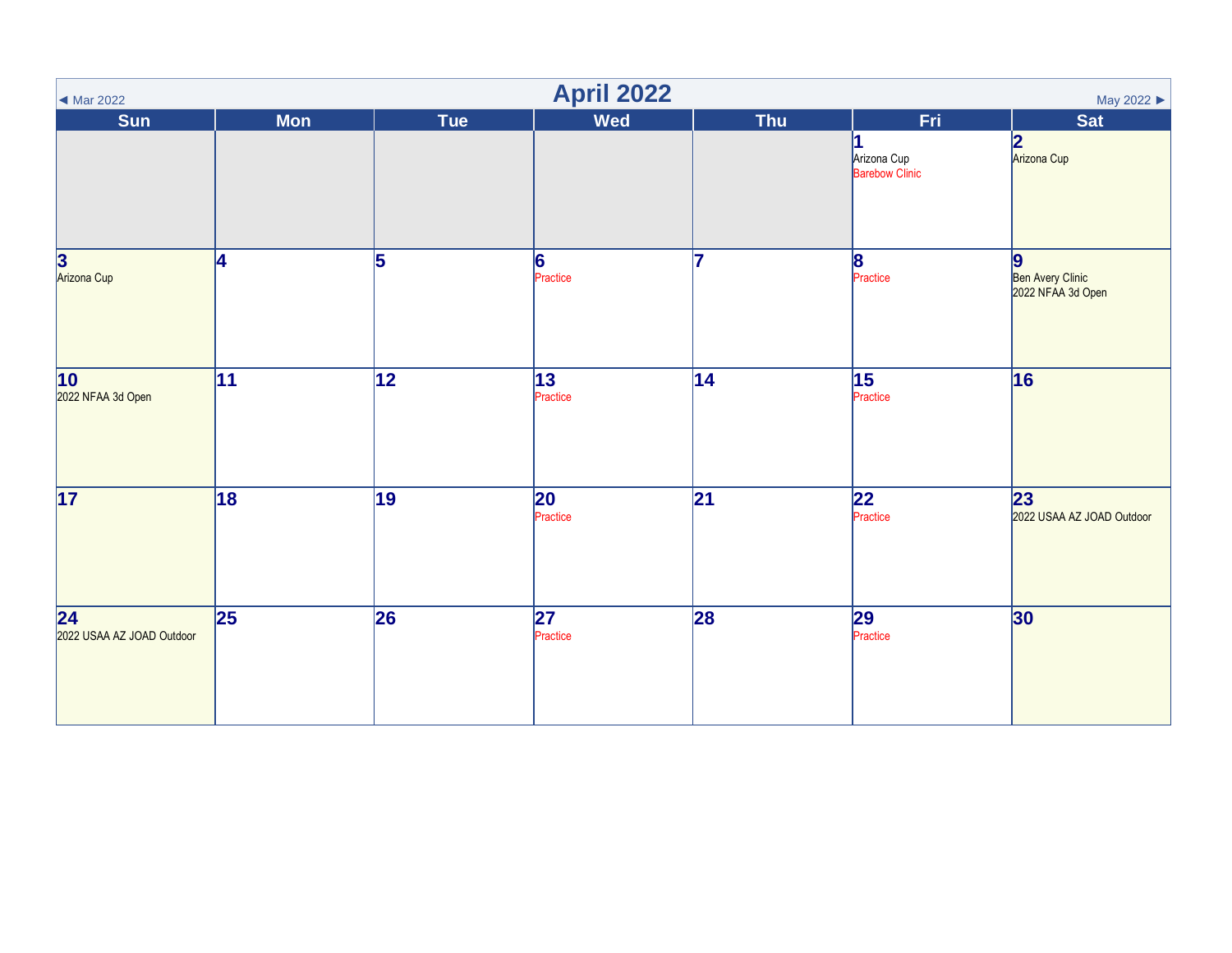<span id="page-4-0"></span>

| <b>May 2022</b><br>Jun 2022<br>$\blacktriangleleft$ Apr 2022 |                 |                 |                             |                            |                                        |                                            |  |  |
|--------------------------------------------------------------|-----------------|-----------------|-----------------------------|----------------------------|----------------------------------------|--------------------------------------------|--|--|
| <b>Sun</b>                                                   | <b>Mon</b>      | Tue             | <b>Wed</b>                  | <b>Thu</b>                 | Fri                                    | <b>Sat</b>                                 |  |  |
| $\vert$ 1                                                    | 2               | 3               | 4<br>Practice               | 5                          | $\vert 6 \vert$<br>Practice<br>Redding | 17<br>Redding                              |  |  |
| 8<br>Redding                                                 | 9               | 10              | 11 <br>Practice             | 12 <br>2022 Field Nats     | 13<br>Practice<br>2022 Field Nats      | 14 <br>Ben Avery Clinic<br>2022 Field Nats |  |  |
| $\overline{15}$<br>2022 Field Nats                           | 16              | $\overline{17}$ | 18 <br>Practice             | 19<br>2022 Collegiate Nats | 20<br>Practice<br>2022 Collegiate Nats | 21 <br>2022 Collegiate Nats                |  |  |
| 22<br>2022 Collegiate Nats                                   | $\overline{23}$ | $\overline{24}$ | $\overline{25}$<br>Practice | 26                         | 27<br>Practice<br>2022 Gator Cup       | 28<br>2022 Gator Cup                       |  |  |
| 29<br>2022 Gator Cup                                         | 30              | 31              |                             |                            |                                        |                                            |  |  |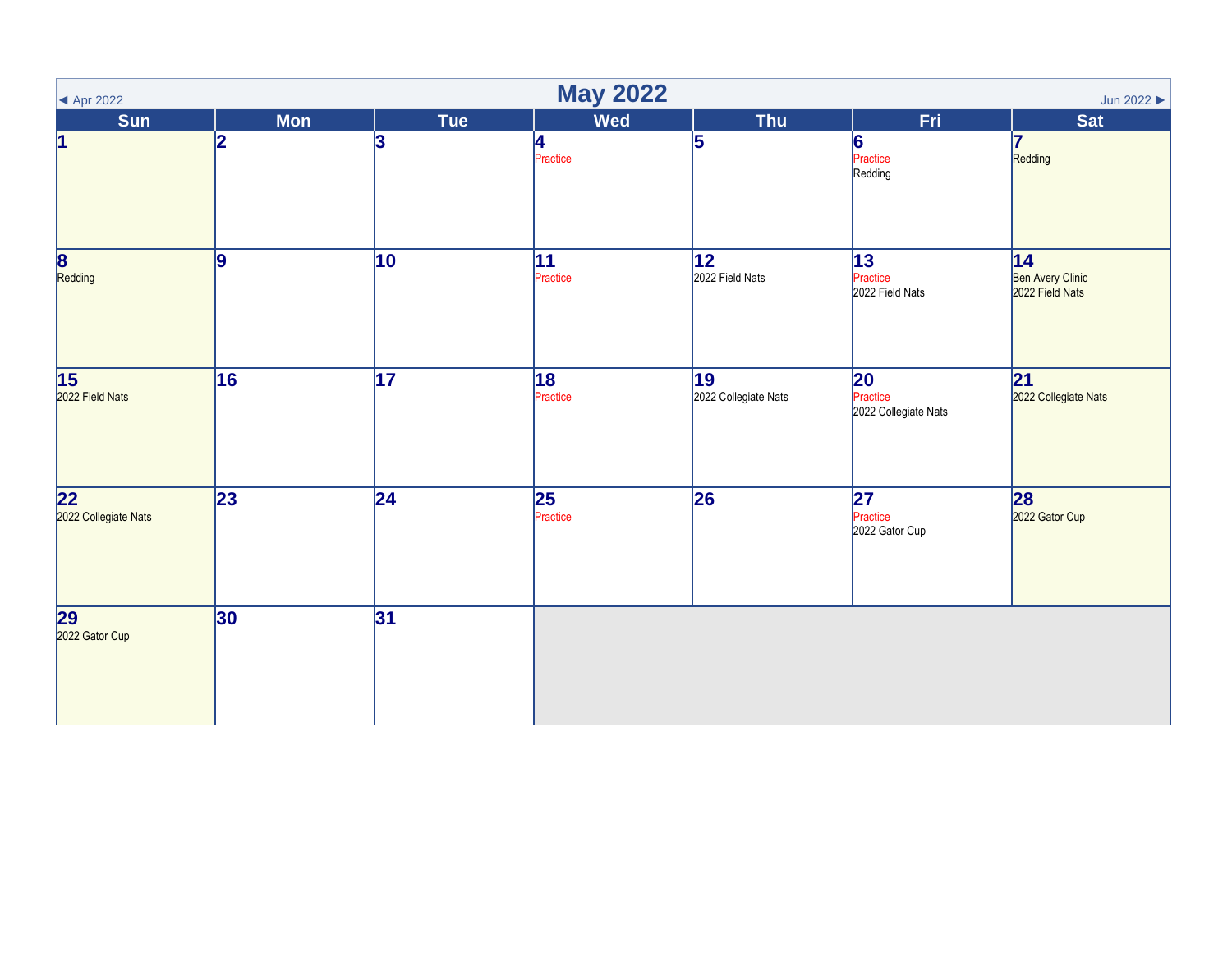<span id="page-5-0"></span>

| $\blacktriangleleft$ May 2022 | <b>June 2022</b><br>Jul 2022 $\blacktriangleright$ |                 |                                     |              |                              |                          |  |  |  |  |
|-------------------------------|----------------------------------------------------|-----------------|-------------------------------------|--------------|------------------------------|--------------------------|--|--|--|--|
| Sun                           | <b>Mon</b>                                         | Tue             | <b>Wed</b>                          | Thu          | Fri                          | Sat                      |  |  |  |  |
|                               |                                                    |                 | 1<br>Practice                       | 2            | 3<br>Practice                | 4                        |  |  |  |  |
| $\overline{\mathbf{5}}$       | 6                                                  | 17              | $\overline{\mathbf{8}}$<br>Practice | 9            | 10<br>Practice<br>2022 SoCal | <b>11</b><br>2022 SoCal  |  |  |  |  |
| 12<br>2022 SoCal              | $\overline{13}$                                    | 14              | 15<br>Practice                      | 16           | $\overline{17}$<br>Practice  | 18                       |  |  |  |  |
| $\overline{19}$               | $ 20\rangle$                                       | $\overline{21}$ | $\overline{22}$<br>Practice         | $\sqrt{23}$  | $\overline{24}$              | $\overline{\mathbf{25}}$ |  |  |  |  |
| $\overline{26}$               | $\overline{27}$                                    | 28              | 29<br>Practice                      | $ 30\rangle$ |                              |                          |  |  |  |  |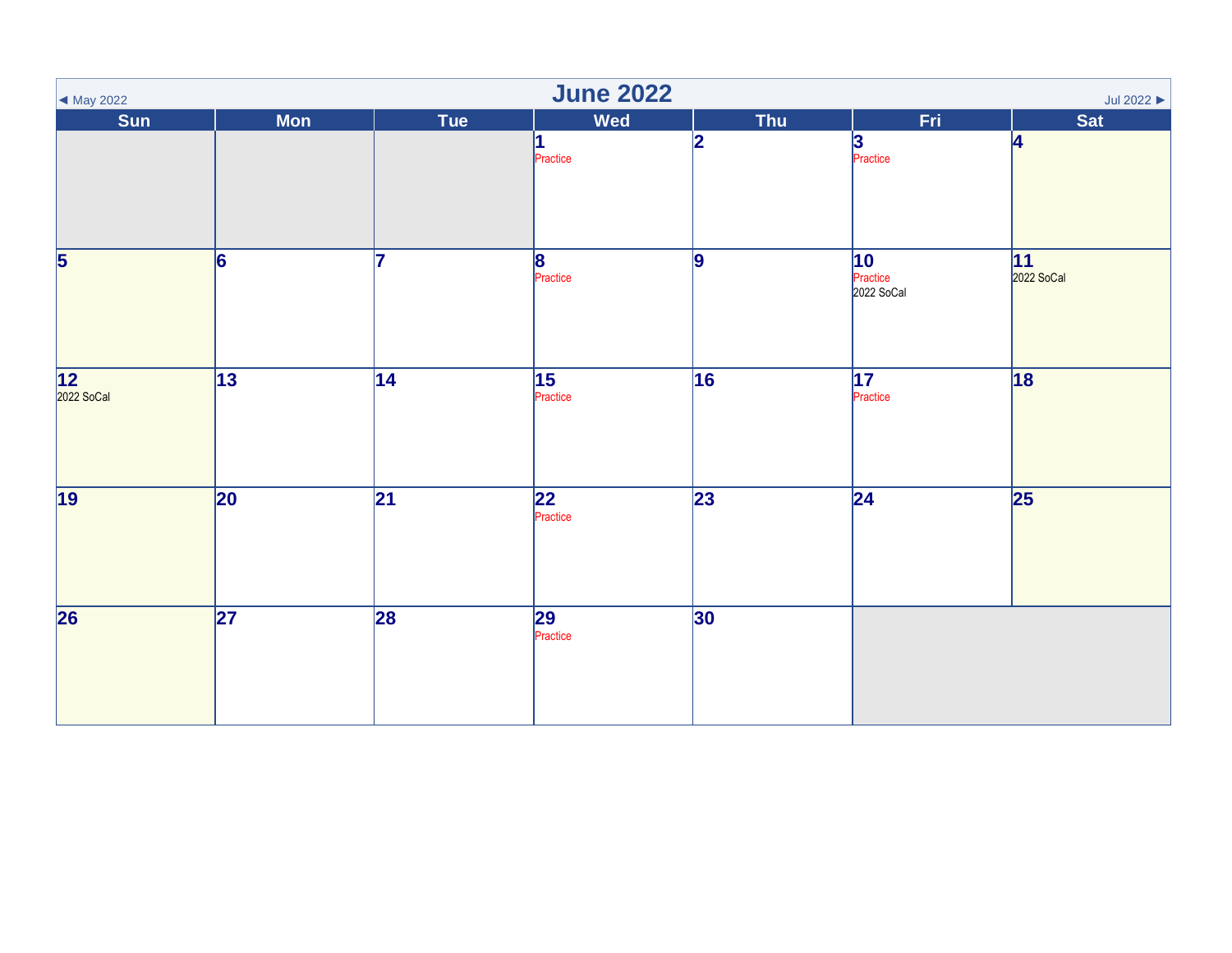<span id="page-6-0"></span>

| $\triangleleft$ Jun 2022                                            | <b>July 2022</b><br>Aug 2022 ▶ |                 |                                                                    |                                                         |                                                                    |                                                         |  |  |  |
|---------------------------------------------------------------------|--------------------------------|-----------------|--------------------------------------------------------------------|---------------------------------------------------------|--------------------------------------------------------------------|---------------------------------------------------------|--|--|--|
| <b>Sun</b>                                                          | <b>Mon</b>                     | Tue             | <b>Wed</b>                                                         | <b>Thu</b>                                              | Fri                                                                | <b>Sat</b>                                              |  |  |  |
|                                                                     |                                |                 |                                                                    |                                                         |                                                                    | 2                                                       |  |  |  |
| $\overline{\mathbf{3}}$                                             | 4                              | 5               | 6<br>Practice                                                      | 7                                                       | 8 <br>Practice                                                     | $\vert$ 9                                               |  |  |  |
| $ 10\rangle$                                                        | 11                             | 12              | 13 <br>Practice                                                    | 14                                                      | 15<br>Practice                                                     | 16<br>July Juggernaut                                   |  |  |  |
| 17<br>July Juggernaut                                               | 18                             | $\overline{19}$ | 20<br>Practice<br>2022 USAA JOAD Outdoor<br>2022 NFAA Outdoor Nats | 21 <br>2022 USAA JOAD Outdoor<br>2022 NFAA Outdoor Nats | 22<br>Practice<br>2022 USAA JOAD Outdoor<br>2022 NFAA Outdoor Nats | 23 <br>2022 USAA JOAD Outdoor<br>2022 NFAA Outdoor Nats |  |  |  |
| $\overline{24}$<br>2022 USAA JOAD Outdoor<br>2022 NFAA Outdoor Nats | 25                             | 26              | 27<br>Practice                                                     | 28                                                      | 29<br>Practice<br>2022 Buckeye Classic                             | 30<br>2022 Buckeye Classic                              |  |  |  |
| 31<br>2022 Buckeye Classic                                          |                                |                 |                                                                    |                                                         |                                                                    |                                                         |  |  |  |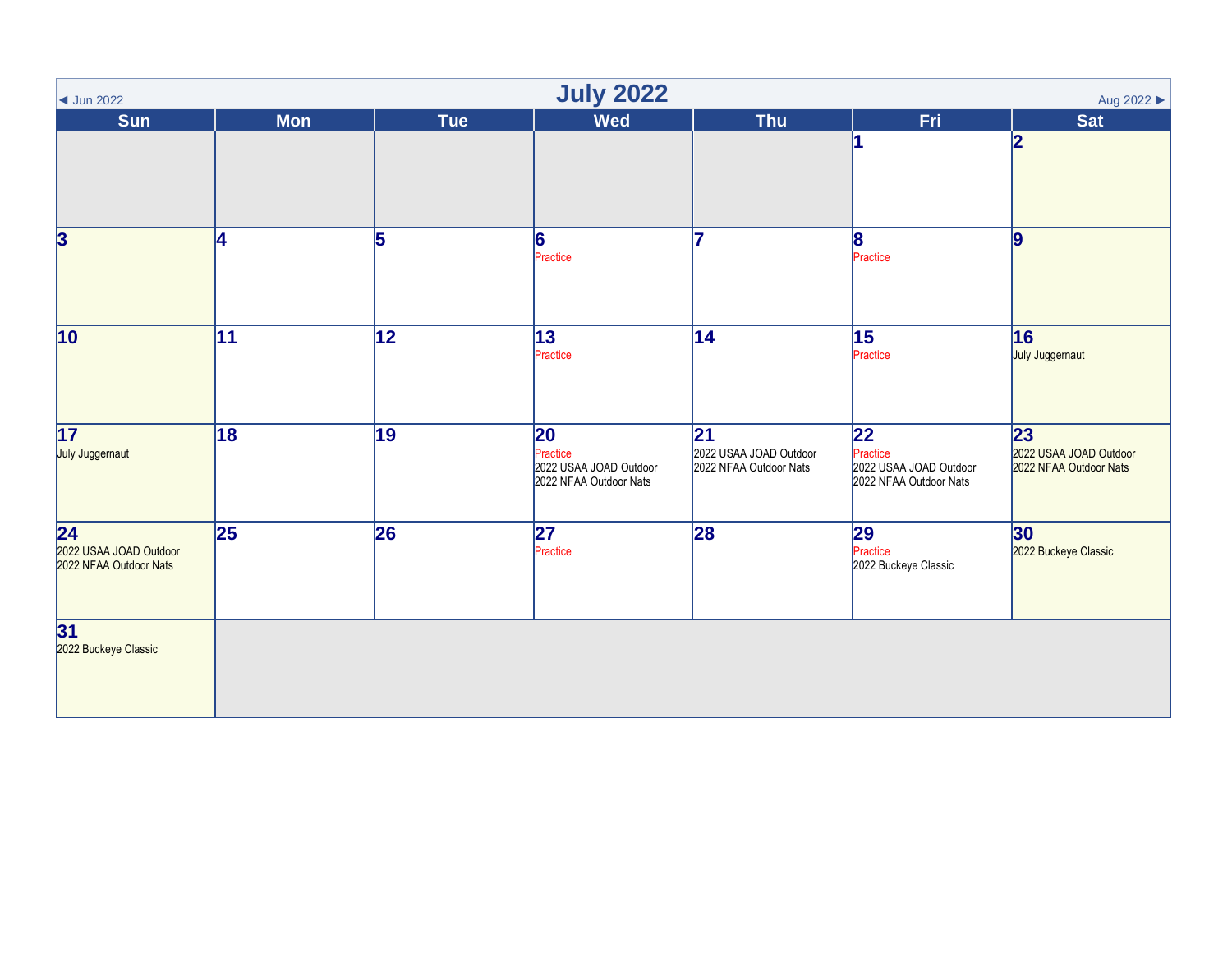<span id="page-7-0"></span>

| $\vert$ Jul 2022              | <b>August 2022</b><br>Sep 2022 ▶ |                 |                                                    |                 |                                           |                               |  |  |  |
|-------------------------------|----------------------------------|-----------------|----------------------------------------------------|-----------------|-------------------------------------------|-------------------------------|--|--|--|
| <b>Sun</b>                    | <b>Mon</b>                       | Tue             | <b>Wed</b>                                         | <b>Thu</b>      | Fri                                       | <b>Sat</b>                    |  |  |  |
|                               |                                  | 12              | 3<br>Practice                                      | 4               | 5<br>Summer Sizzle                        | 6<br>Summer Sizzle            |  |  |  |
| 7<br>Summer Sizzle            | 8                                | 9               | $ 10\rangle$<br>Practice<br>2022 USAA Outdoor Nats | 11              | 12 <br>Practice<br>2022 USAA Outdoor Nats | 13 <br>2022 USAA Outdoor Nats |  |  |  |
| 14 <br>2022 USAA Outdoor Nats | 15                               | 16              | 17 <br>Practice                                    | 18              | 19 <br>Practice                           | 20<br>Ben Avery Clinic        |  |  |  |
| $\overline{21}$               | $ 22\rangle$                     | $\overline{23}$ | 24 <br>Practice                                    | $\overline{25}$ | 26<br>Practice                            | 27                            |  |  |  |
| 28                            | 29                               | 30              | 31 <br>Practice                                    |                 |                                           |                               |  |  |  |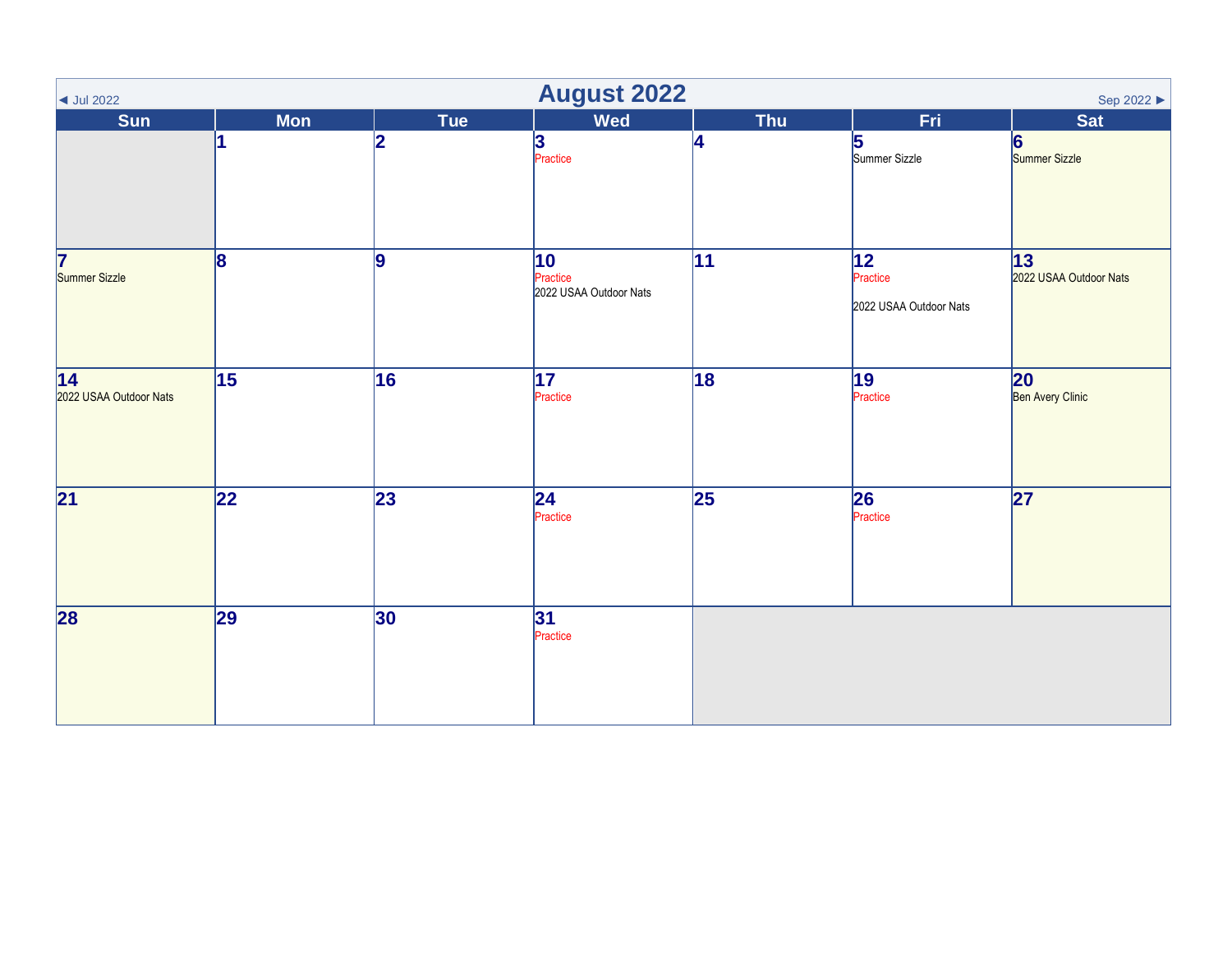<span id="page-8-0"></span>

| ▲ Aug 2022                         | <b>September 2022</b><br>Oct 2022 ▶ |     |                             |            |                                                |                                            |  |  |  |
|------------------------------------|-------------------------------------|-----|-----------------------------|------------|------------------------------------------------|--------------------------------------------|--|--|--|
| <b>Sun</b>                         | <b>Mon</b>                          | Tue | <b>Wed</b>                  | <b>Thu</b> | Fri                                            | <b>Sat</b>                                 |  |  |  |
|                                    |                                     |     |                             |            | 2                                              | 3                                          |  |  |  |
| 4                                  | 5                                   | 6   | 17<br>Practice              | 8          | 9<br>Practice                                  | 10<br>USAA AZ Masters State Indoor         |  |  |  |
| 11<br>USAA AZ Masters State Indoor | 12                                  | 13  | 14 <br>Practice             | 15         | 16<br>Practice                                 | $\overline{17}$                            |  |  |  |
| $\overline{18}$                    | 19                                  | 20  | $\overline{21}$<br>Practice | 22         | $\overline{23}$<br>Practice<br>Texas Shoot Out | 24 <br>Ben Avery Clinic<br>Texas Shoot Out |  |  |  |
| $\overline{25}$<br>Texas Shoot Out | 26                                  | 27  | 28<br>Practice              | 29         | 30<br>Practice                                 |                                            |  |  |  |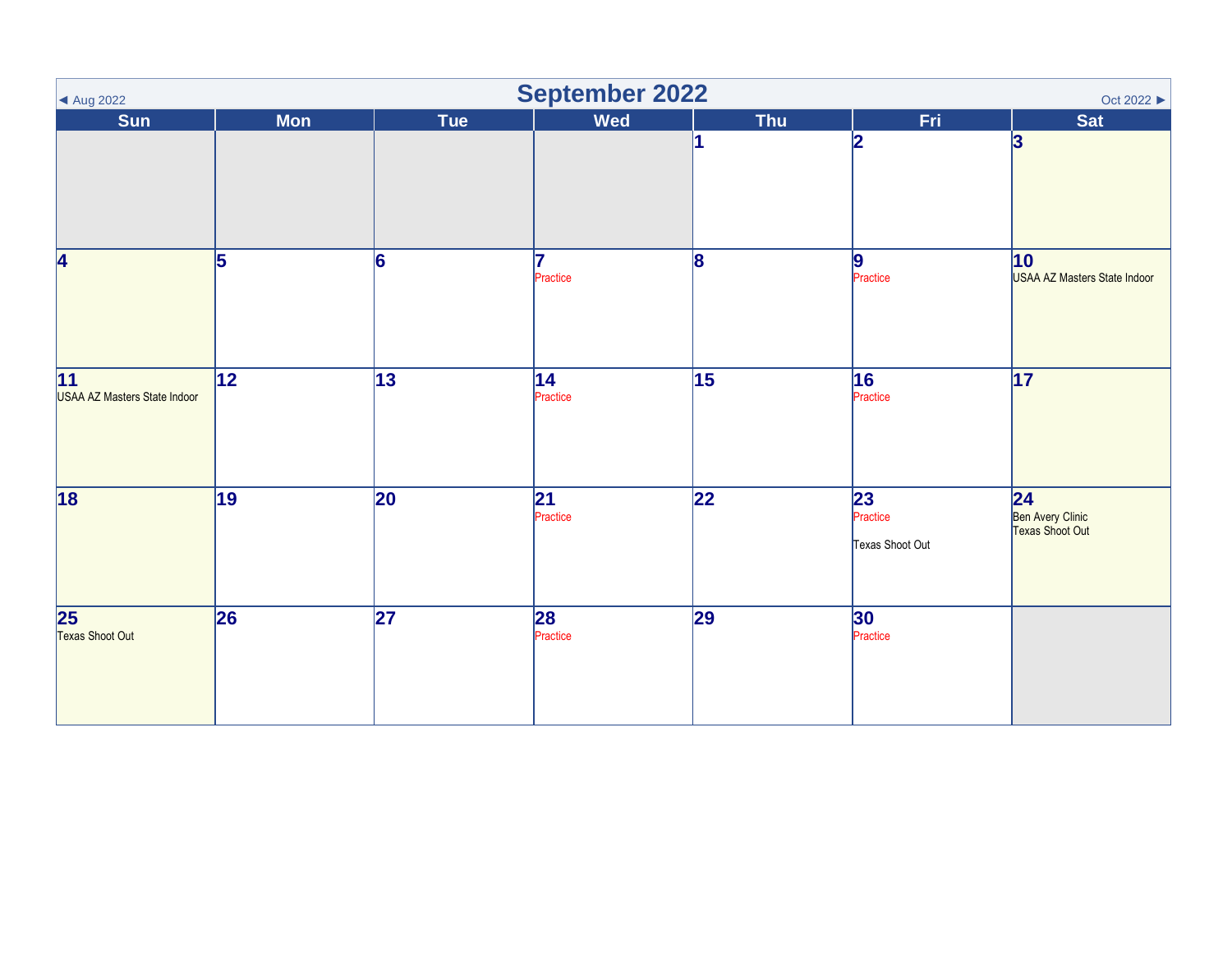<span id="page-9-0"></span>

| $\blacktriangleleft$ Sep 2022                 | <b>October 2022</b><br>Nov 2022 |                 |                                   |                       |                                              |                                     |  |  |  |
|-----------------------------------------------|---------------------------------|-----------------|-----------------------------------|-----------------------|----------------------------------------------|-------------------------------------|--|--|--|
| <b>Sun</b>                                    | <b>Mon</b>                      | Tue             | <b>Wed</b>                        | <b>Thu</b>            | Fri                                          | <b>Sat</b>                          |  |  |  |
|                                               |                                 |                 |                                   |                       |                                              |                                     |  |  |  |
| $\overline{\mathbf{2}}$                       | 3                               | <b>4</b>        | 5<br>Practice<br>Huntsman's Games | 6<br>Huntsman's Games | 17<br>Practice<br>Huntsman's Games           | $\vert 8 \vert$<br>Huntsman's Games |  |  |  |
| $\vert$ 9                                     | 10                              | 11              | 12 <br>Practice                   | 13                    | 14<br>Practice                               | 15                                  |  |  |  |
| $\overline{16}$<br><b>ABFAA</b> International | $\overline{17}$                 | $\overline{18}$ | 19<br><b>Bldg Not Available</b>   | 20                    | $\overline{21}$<br><b>Bldg Not Available</b> | 22 <br>2022 USAA AZ State Outdoor   |  |  |  |
| $\overline{23}$<br>2022 USAA AZ State Outdoor | 24                              | 25              | 26<br>Practice                    | $\overline{27}$       | 28<br>Practice                               | 29                                  |  |  |  |
| <b>30</b><br>Classic 600                      | 31                              |                 |                                   |                       |                                              |                                     |  |  |  |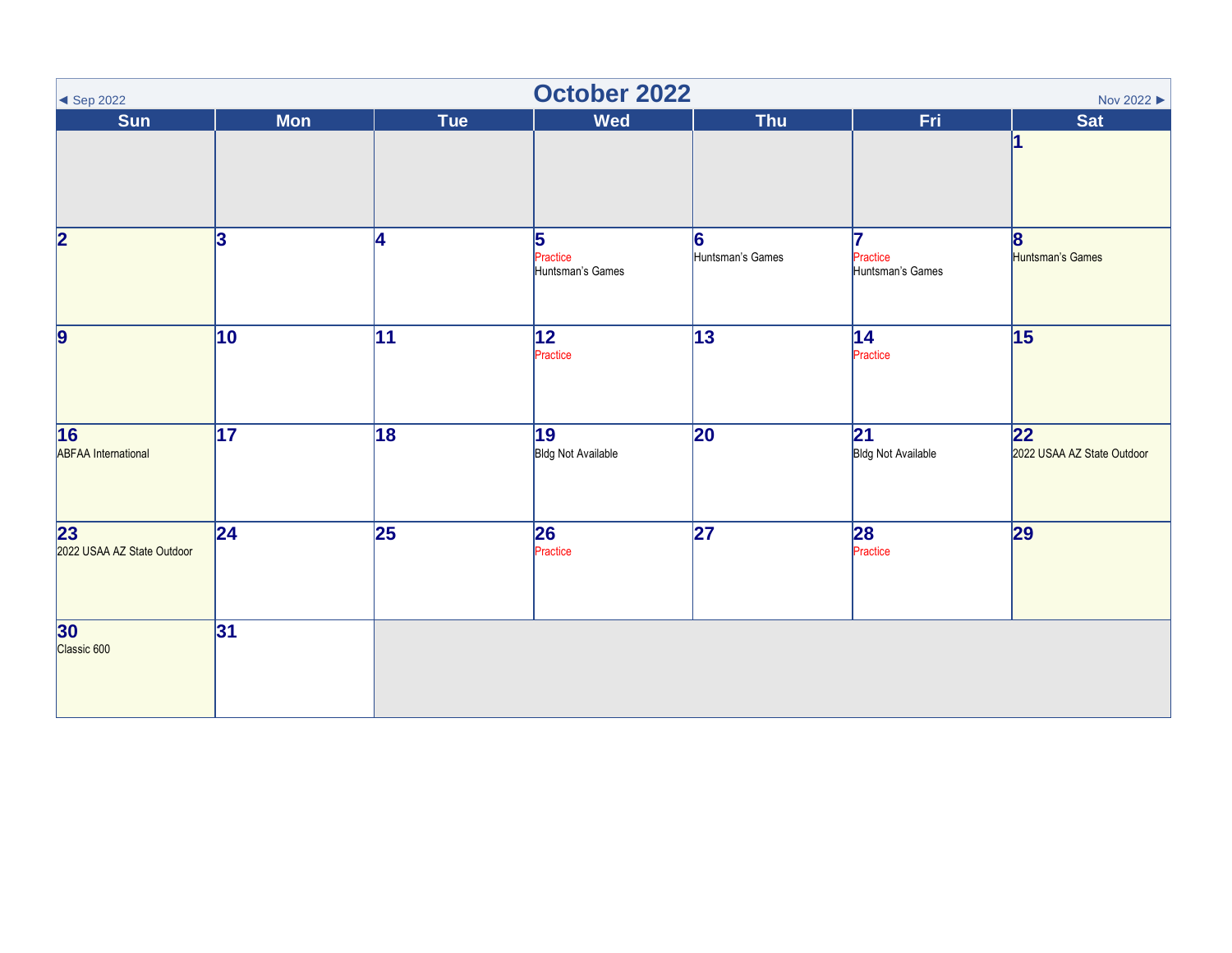<span id="page-10-0"></span>

| November 2022<br>Dec 2022 $\blacktriangleright$<br>$\triangleleft$ Oct 2022 |                 |                 |                 |                 |                 |                       |  |  |  |
|-----------------------------------------------------------------------------|-----------------|-----------------|-----------------|-----------------|-----------------|-----------------------|--|--|--|
| Sun                                                                         | <b>Mon</b>      | Tue             | <b>Wed</b>      | <b>Thu</b>      | Fri             | <b>Sat</b>            |  |  |  |
|                                                                             |                 |                 | 2<br>Practice   | 3               | 4<br>Practice   | 5<br>Ben Avery Clinic |  |  |  |
| $\overline{6}$                                                              | 7               | 8               | 9<br>Practice   | $ 10\rangle$    | 11<br>Practice  | $\overline{12}$       |  |  |  |
| $\overline{13}$                                                             | $\overline{14}$ | $\overline{15}$ | 16<br>Practice  | $\overline{17}$ | 18 <br>Practice | 19<br>Team Tussle     |  |  |  |
| $\overline{20}$<br>Team Tussle                                              | 21              | $\overline{22}$ | $\overline{23}$ | 24              | $\overline{25}$ | 26                    |  |  |  |
| $\overline{\mathbf{27}}$                                                    | 28              | 29              | 30<br>Practice  |                 |                 |                       |  |  |  |